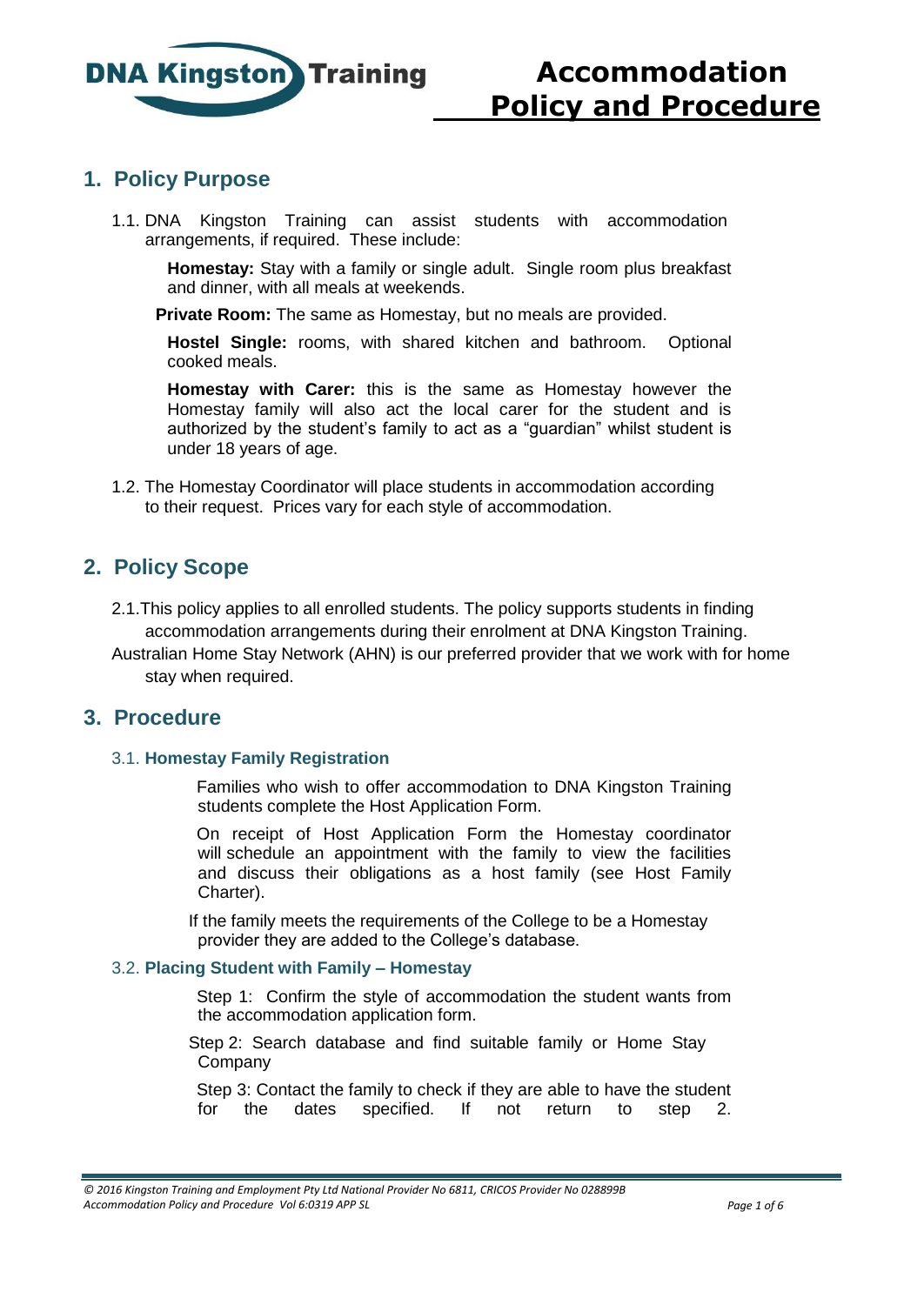

Step 4: Send Homestay family confirmation letter confirming all the student's details. And the Host Family Confirmation to the student outlining all the family's details.

Step 5: Update the database to reflect the placement.

### 3.3. **Registering with DNA Kingston as a Carer**

Complete Homestay with Carer Application Form; ensure family has a copy of the Residential Local Carer's Agreement, as they will be required to sign this agreement before we will place a student with them.

On receipt of completed form the Homestay coordinator will schedule an appointment with the family to view the facilities and discuss their obligations as a Carer (see Host Family Charter and Residential Local Carer Agreement).

 If the family meets the requirements of the College to be a Carer they are added to the College's database.

#### 3.4. **Placing Student with Carer**

- Step 1 Review list of approved Carer's.
- Step 2 Contact a suitable family and check if they are able to host a student for the dates specified. If not - return to step 1.
- Step 3 Ensure we have a police clearance on file for each member of the family that is no more than 6 months old. Obtain consent from the family to search the Family and Children's Services Register.

If the family has not been visited by the College in the last six (6) months or any of the details submitted as part of the application form have changed, they will need to be revisited by the Homestay coordinator and may need to re-submit the application form.

Should the family not be able to obtain clearances or their circumstances have changed and they no longer meet the requirements of the College return to step 1.

- Step 4 Discuss with student's parent/guardian possible placement, if they are satisfied finalize placement if not return to step 1.
- Step 5 Print a copy of the Residential Local Carer's Agreement including specific details of the placement. Ensure agreement is signed by all parties. Ensure all parties received copy of agreement.
- Step 6 Send Carer confirmation of placement letter.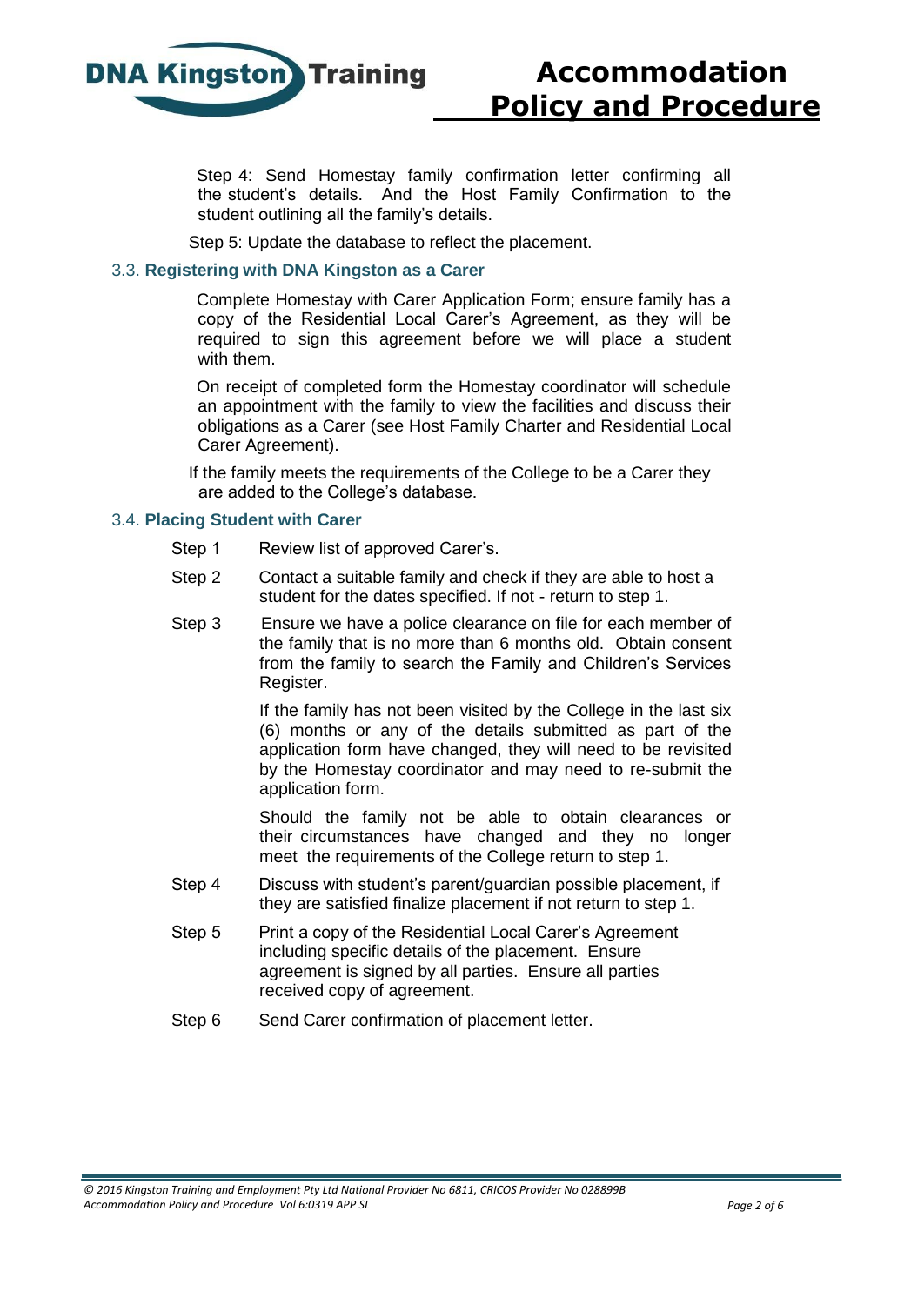

# **Accommodation Policy and Procedure**

# **4. Information for Students**

- 4.1. DNA Kingston Training can arrange to pick you up from the airport and arrange accommodation for you to stay in Homestay. Once you are settled further arrangements can be made for a variety of student accommodation to suit your budget and needs.
- 4.2. DNA Kingston Training has preferred supplier relations who specialise in student accommodation, including Homestay accommodation.
- 4.3. Large numbers of modern properties are available for rent which are within close proximity to the campus. These are modern, well-equipped houses and apartments which are available, including shared and single accommodation.
- 4.4. We work with experienced providers of Homestay accommodation (AHN) for international students. Homestay is where you live with an Australian family for all or part of your study period. It is a great opportunity for you to learn conversational English, and experience firsthand the friendly Western Australian lifestyle and culture.
- 4.5. Single or shared rooms are available. Meals are usually included, but cheaper self-catering Homestay is available. As you will be living in someone else's home, you will be expected to clean up after yourself, especially in shared areas.
- 4.6. Forms are available from Head Office in Belmont or [admin@dnakingston.com.au](mailto:admin@dnakingston.com.au)

# **5. Rent a house or apartment privately**

- 5.1. If you want to be independent, you can rent a property and share living expenses with other students or friends. Rental properties are advertised on the Real Estate Institute of Wester[n](http://www.realestate.com.au/) [Australia \(REIWA\) or Real Estate website and in Perth's local newspapers.](http://www.realestate.com.au/)
- 5.2. As most properties are unfurnished, you will need to purchase electrical items, furniture, bedding and kitchen utensils. You will also need to pay four weeks rent up front (known as a bond) as well as cover costs for connecting the electricity, gas and telephone land line.
- 5.3. If you cannot afford the up front costs of renting a property, you may want to consider renting a room. Students and families often rent furnished spare rooms within their established homes.

## **6. Youth Hostels**

6.1. Hostels are either privately-owned or run by organisations such as [Youth Hostels Australia](https://www.yha.com.au/hostels/) [\(YHA\). Single and shared rooms are available, with communal kitchen and bathroom](https://www.yha.com.au/hostels/) facilities for short term accommodation.

# **7. Private Accommodation - Home Stay.**

- 7.1. All Home Stay Providers have
	- Federal Police Clearance.
	- Rooms are fully furnished.
	- 3 Meals can be provided daily.
	- Close to public transport.

*<sup>© 2016</sup> Kingston Training and Employment Pty Ltd National Provider No 6811, CRICOS Provider No 028899B Accommodation Policy and Procedure Vol 6:0319 APP SL Page 3 of 6*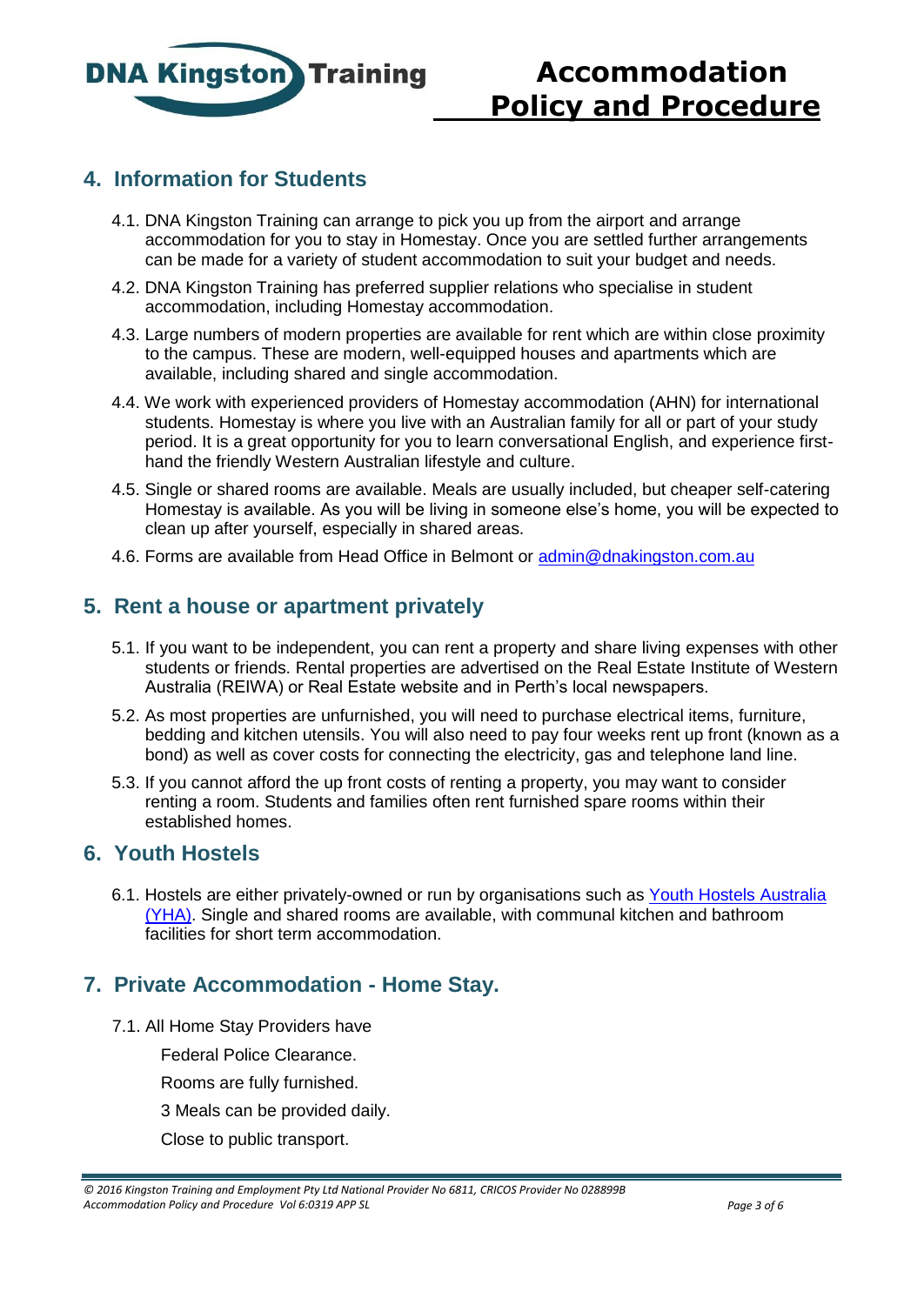

# **Student Accommodation Application**

Cost of home stay accommodation is aprox \$44 a day, \$308 a Cult

If you have Relatives or Friends in Australia you would like to accommodate with, Students are required to provide their full details for our records. We will need to ensure they are appropriately situated and conditioned for your stay in Australia and your learning throughout the year.

# **8. Administration**

- 8.1. This policy and related documentation is accessible by students on the DNA Kingston Training website.
- 8.2. Staff will be advised of this policy and related procedures via email and staff information sessions.

| <b>Document Name</b>  |                  | Accommodation Policy and Procedure |                                                       |  |
|-----------------------|------------------|------------------------------------|-------------------------------------------------------|--|
| <b>Document Owner</b> |                  | College Manager                    |                                                       |  |
| <b>Version</b>        | <b>Date</b>      |                                    | Improvements made                                     |  |
| 6.0                   | March 2019       |                                    | Reviewed to new National Code requirements AHN        |  |
| 5.0                   | March 2018       |                                    | <b>Homestay Network</b>                               |  |
| 4.0                   | <b>July 2015</b> |                                    | Changes to format &<br>Updated government departments |  |